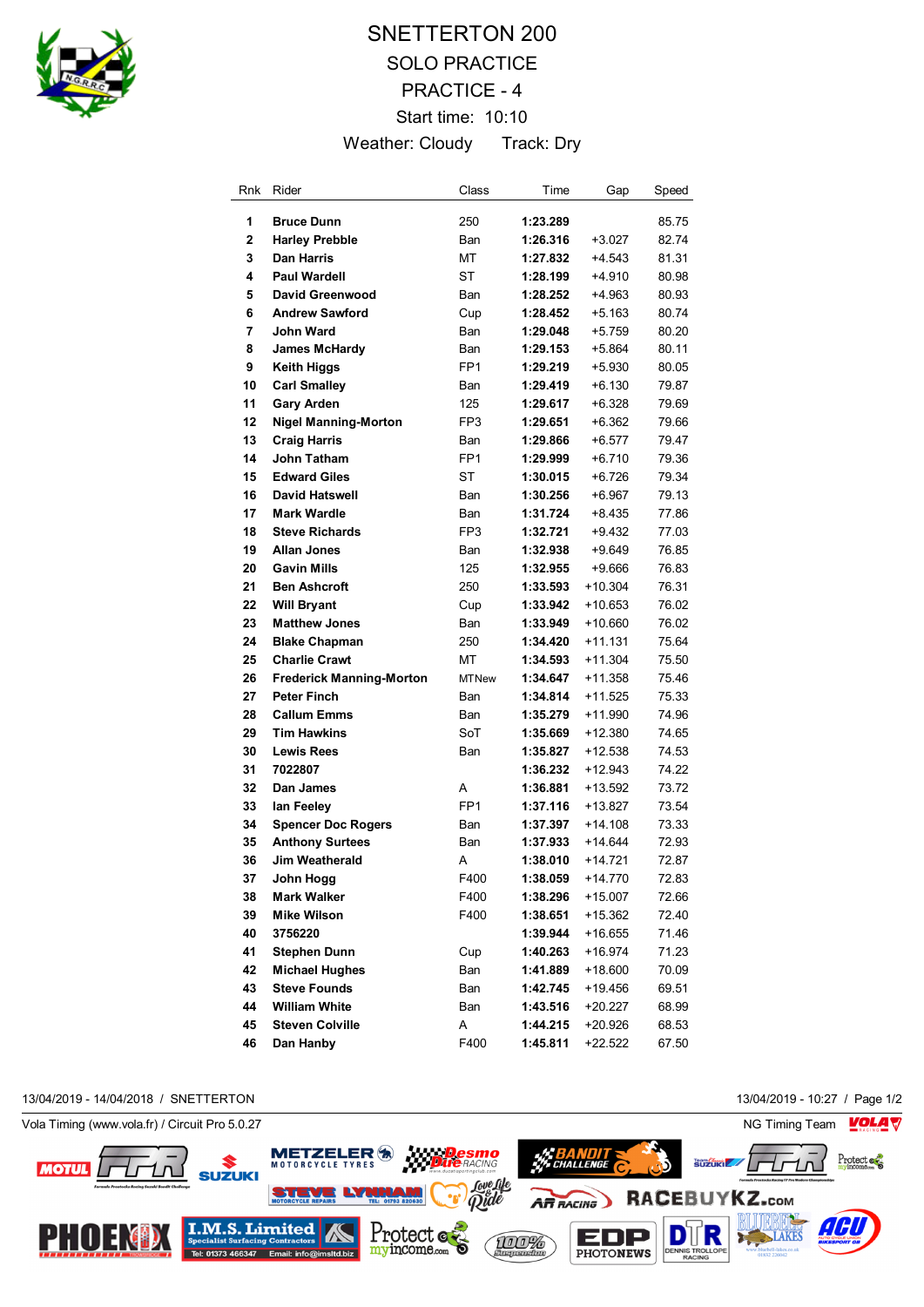### SNETTERTON 200 SOLO PRACTICE PRACTICE - 4 Start time: 10:10 Weather: Cloudy Track: Dry

| Rnk | Rider                  | Class | Time     | Gap       | Speed |
|-----|------------------------|-------|----------|-----------|-------|
|     |                        |       |          |           |       |
| 47  | <b>Jeff Cooper</b>     | Ban   | 1:46.683 | $+23.394$ | 66.94 |
| 48  | <b>Elliott Peach</b>   | Ban   | 1:48.395 | $+25,106$ | 65.89 |
| 49  | <b>Malcolm Collier</b> | Ban   | 1:49.144 | $+25855$  | 65.44 |
| 50  | Simon Cox              | A     | 1:50.128 | $+26839$  | 64.85 |
| 51  | <b>Martin Tomkins</b>  | в     | 1:53.553 | $+30.264$ | 62.89 |
| 52  | <b>James Topliss</b>   | в     | 1:53.879 | $+30.590$ | 62.71 |
| 53  | <b>Austin Lachlan</b>  | B     | 1:54.399 | $+31110$  | 62.43 |
| 54  | lan Austin             | 500   | 1:55.932 | $+32643$  | 61.60 |

**IF YOU ARE ONLY IDENTIFIED BY YOUR TRANSPONDER NUMBER - PLEASE SEE DENISE IN THE OFFICE**

13/04/2019 - 10:27 / Page 2/2<br>NG Timing Team  $\sqrt{\frac{1}{2}}$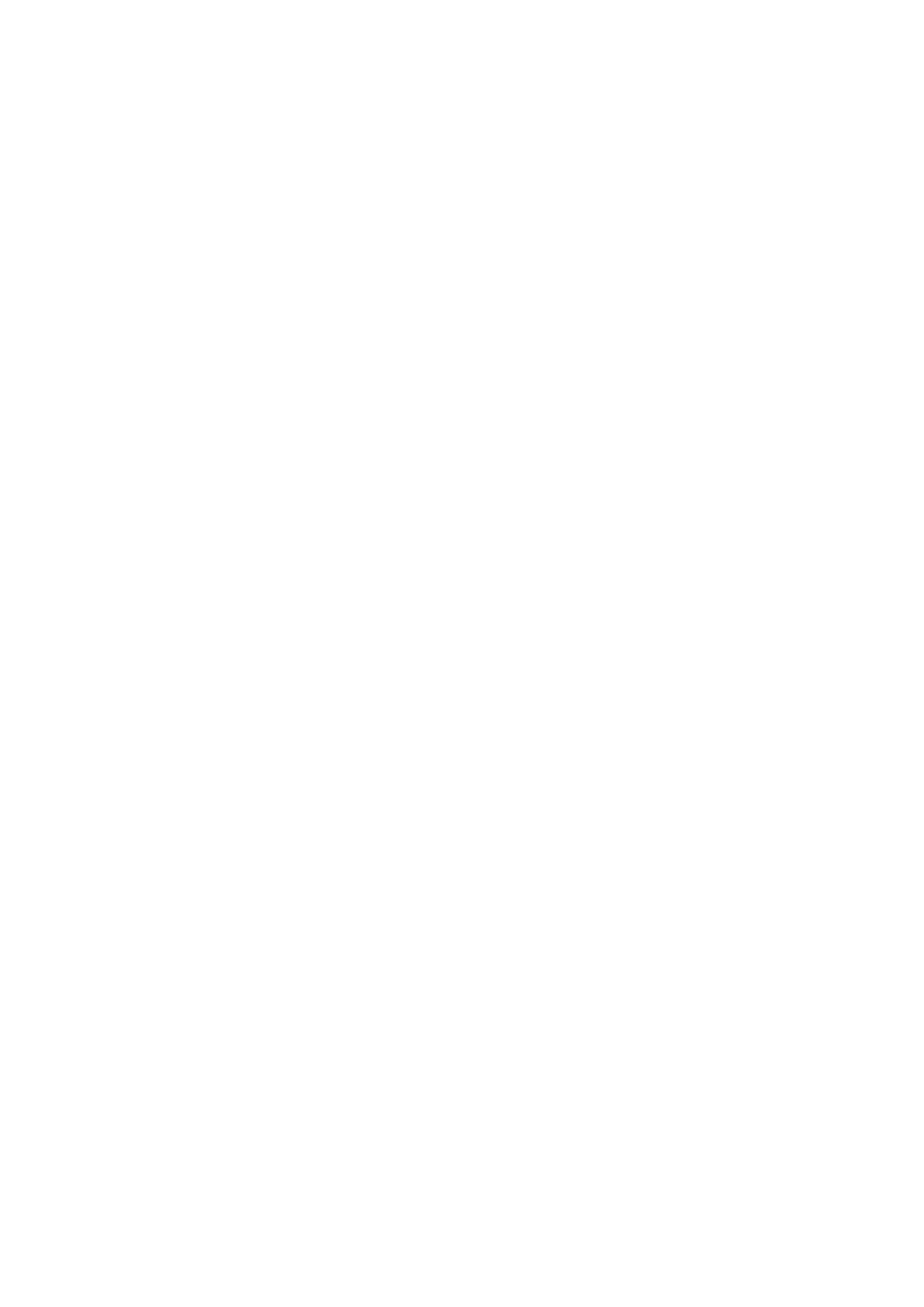## SNETTERTON 200 SOLO PRACTICE PRACTICE - 4 LAP TIMES

| Lap | Time     |
|-----|----------|
| 3   | 1:50.759 |
| 4   | 1:46.930 |
| 5   | 1:45.811 |

| Dan Harris   |          |  |
|--------------|----------|--|
| <b>START</b> |          |  |
| 1            |          |  |
| 2            | 1:31.450 |  |
| 3            | 1:33.336 |  |
| 4            | 1:32 718 |  |
| 5            | 1:29.085 |  |
| 6            | 1:27.832 |  |

| Dan James    |          |  |
|--------------|----------|--|
| <b>START</b> |          |  |
| 1            |          |  |
| 2            | 1:44.725 |  |
| 3            | 1:39.125 |  |
| 4            | 1:38.164 |  |
| 5            | 1:36.881 |  |

| David Greenwood |              |  |
|-----------------|--------------|--|
|                 | <b>START</b> |  |
| 1               |              |  |
| 2               | 1:29.933     |  |
| 3               | 1.34008      |  |
| 4               | 1:31.378     |  |
| 5               | 1:28.252     |  |
| ჩ               | 1:29.593     |  |

| <b>David Hatswell</b> |          |  |
|-----------------------|----------|--|
| <b>START</b>          |          |  |
| 1                     |          |  |
| 2                     | 1:30.256 |  |
| 3                     | 1:32 497 |  |
| 4                     | 1:31.613 |  |
| 5                     | 1:31.215 |  |
| 6                     | 1:32 215 |  |

| <b>Edward Giles</b> |          |  |
|---------------------|----------|--|
| <b>START</b>        |          |  |
| 1                   |          |  |
| 2                   | 1:46.950 |  |
| 3                   | 1:41.169 |  |
| 4                   | 1:35.664 |  |
| 5                   | 1:36.110 |  |
| 6                   | 1:30.015 |  |
|                     |          |  |

|   | <b>Elliott Peach</b> |
|---|----------------------|
|   | <b>START</b>         |
|   |                      |
| 2 | 1:48.395             |
|   |                      |

Lap Time

| <b>Frederick Manning-Morton</b> |          |  |
|---------------------------------|----------|--|
|                                 | START    |  |
| 1                               |          |  |
| $\mathcal{P}$                   | 1:44.957 |  |
| 3                               | 1:42.426 |  |
| 4                               | 1:37.091 |  |
| 5                               | 1:35.344 |  |
| 6                               | 1:34.647 |  |
|                                 |          |  |

| Gary Arden |          |  |
|------------|----------|--|
| START      |          |  |
| 1          |          |  |
| 2          | 1:40.258 |  |
| 3          | 3:44 279 |  |
| 4          | 1:34.375 |  |
| 5          | 1:29.617 |  |

| Gavin Mills |          |  |
|-------------|----------|--|
| START       |          |  |
| 1           |          |  |
| 2           | 1:34.100 |  |
| 3           | 1:33.711 |  |
|             | 1:32.955 |  |

| <b>Harley Prebble</b> |          |  |
|-----------------------|----------|--|
| START                 |          |  |
| 1                     |          |  |
| 2                     | 1:26.316 |  |
| 3                     | 1.28.420 |  |
| 4                     | 1.27856  |  |
| 5                     | 1.26.612 |  |
| 6                     | 1.27.366 |  |
|                       |          |  |

| lan Austin |              |  |
|------------|--------------|--|
|            | <b>START</b> |  |
| 1          |              |  |
| 2          | 1:55.932     |  |
|            |              |  |
|            |              |  |
| lan Feeley |              |  |
|            | <b>START</b> |  |

 $\overline{1}$ 

| Lap | Time     |
|-----|----------|
| 2   | 1:45.750 |
| 3   | 1:40.746 |
| 4   | 1:39.636 |
| 5   | 1:37.116 |
| 6   | 1:37 859 |

|   | James McHardy |
|---|---------------|
|   | <b>START</b>  |
|   |               |
| 2 | 1:29.153      |

| James Topliss |          |  |
|---------------|----------|--|
| START         |          |  |
| 1             |          |  |
| 2             | 2:01.964 |  |
| 3             | 1:55.972 |  |
| 4             | 1:56.972 |  |
| 5             | 1:53.879 |  |

|       | Jeff Cooper |  |
|-------|-------------|--|
| START |             |  |
| 1     |             |  |
| 2     | 1:55.628    |  |
| 3     | 1:49.564    |  |
| 4     | 1:49.559    |  |
| 5     | 1:46.858    |  |
| 6     | 1:46.683    |  |
|       |             |  |

| Jim Weatherald |          |  |
|----------------|----------|--|
| <b>START</b>   |          |  |
| 1              |          |  |
| 2              | 1:50.385 |  |
| 3              | 1:45.217 |  |
| 4              | 1:42.335 |  |
| 5              | 1:40.237 |  |
| 6              | 1:38.010 |  |
|                |          |  |

| John Hogg    |          |  |
|--------------|----------|--|
| <b>START</b> |          |  |
| 1            |          |  |
| 2            | 1:40.921 |  |
| 3            | 1:42.882 |  |
| 4            | 1:38.966 |  |
| 5            | 1:39.477 |  |
| 6            | 1:38.059 |  |



13/04/2019 - 14/04/2018 / SNETTERTON

Vola Timing (www.vola.fr) / Circuit Pro 5.0.27

13/04/2019 - 10:30 / Page 2/4<br>NG Timing Team  $\frac{\text{VOLA}}{\text{Ncans}}$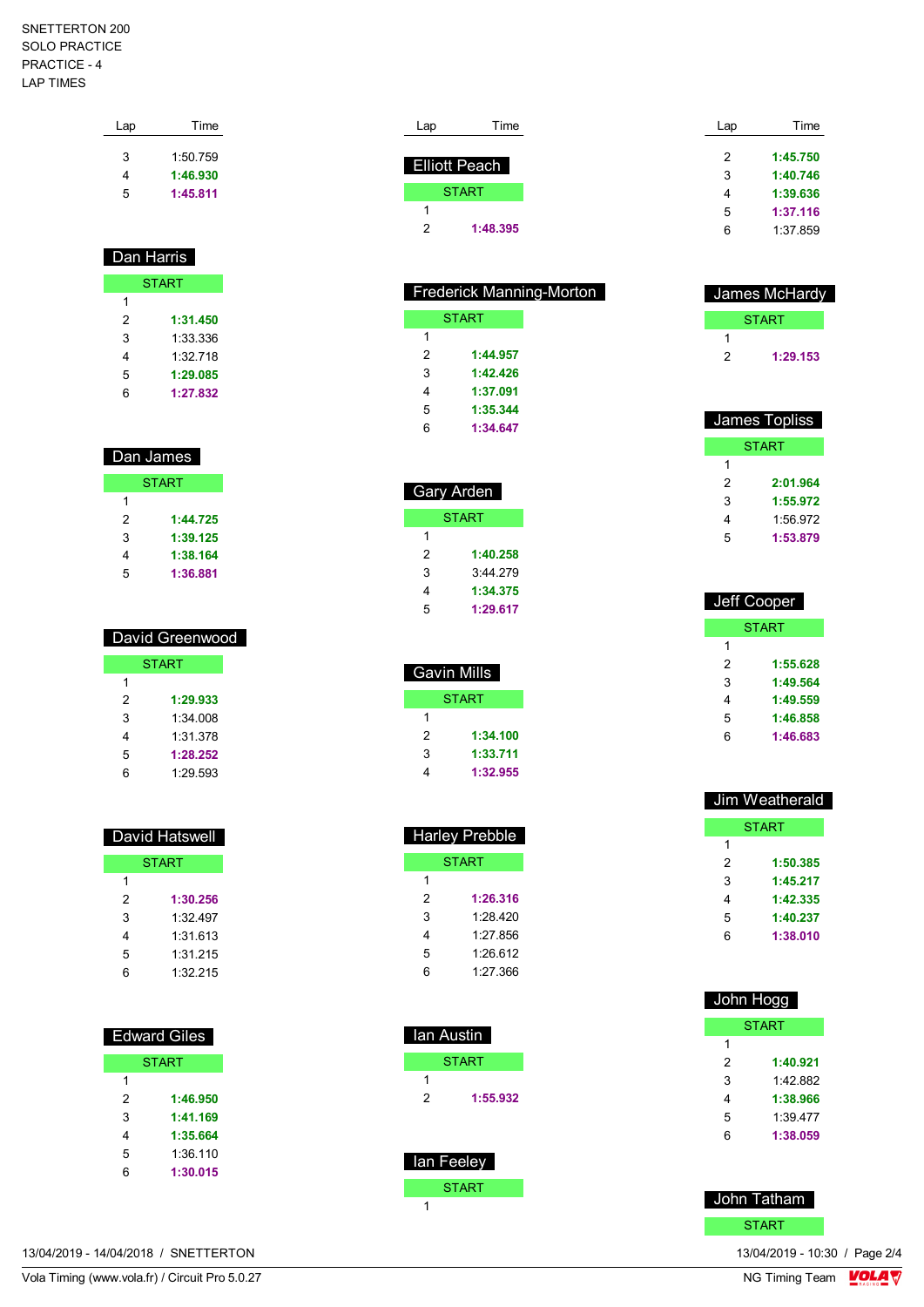## SNETTERTON 200 SOLO PRACTICE PRACTICE - 4 LAP TIMES

| Lap | Time     |  |
|-----|----------|--|
|     |          |  |
| 1   |          |  |
| 2   | 1:40.931 |  |
| 3   | 1:31.961 |  |
| 4   | 1:29.999 |  |
| 5   | 1:34 151 |  |
| 6   | 1:30.865 |  |
| 7   | 1:31.178 |  |
|     |          |  |

# John Ward START

|   | .        |
|---|----------|
| 1 |          |
| 2 | 1:31.500 |
| 3 | 1:33 296 |
| 4 | 1:29.496 |
| 5 | 1:29.321 |
| հ | 1:29.048 |

| Keith Higgs  |          |  |
|--------------|----------|--|
| <b>START</b> |          |  |
| 1            |          |  |
| 2            | 1:38.521 |  |
| 3            | 1:33.867 |  |
|              | 1:29.219 |  |

| Lewis Rees   |          |  |
|--------------|----------|--|
| <b>START</b> |          |  |
| 1            |          |  |
| 2            | 1:43.946 |  |
| 3            | 1:38.279 |  |
| 4            | 1:35.827 |  |
| 5            | 1:37.099 |  |
| 6            | 1:36.253 |  |

|   | Malcolm Collier |
|---|-----------------|
|   | <b>START</b>    |
| 1 |                 |
| 2 | 2:00.443        |
| 3 | 1:53.767        |
| 4 | 1:52.178        |
| 5 | 1:49.144        |

|   | Mark Walker  |
|---|--------------|
|   | <b>START</b> |
| 1 |              |
| 2 | 1:48.778     |
| 3 | 1:43.435     |
| 4 | 1:41.679     |
| 5 | 1:40.140     |
| հ | 1:38.296     |

| Lap | Time         |
|-----|--------------|
|     | Mark Wardle  |
|     |              |
|     | <b>START</b> |
| 1   |              |
| 2   | 1:33.983     |
| 3   | 1:34.951     |
| 4   | 1:34 015     |
| 5   | 1:34 404     |
| 6   | 1:31.724     |
|     |              |

|   | <b>Martin Tomkins</b> |
|---|-----------------------|
|   | START                 |
| 1 |                       |
| 2 | 1:59.914              |
| 3 | 1:56.880              |
| 4 | 1:53.950              |
| 5 | 1:53.553              |

| <b>Matthew Jones</b> |          |
|----------------------|----------|
|                      | START    |
| 1                    |          |
| 2                    | 1:33.949 |
| 3                    | 1:34 750 |
| 4                    | 1:35 391 |
| 5                    | 1:34.590 |
| հ                    | 1:34 984 |

| Michael Hughes |  |
|----------------|--|
| <b>START</b>   |  |
|                |  |
| 1:53.750       |  |
| 1:46.967       |  |
| 1:48 009       |  |
| 1:43.041       |  |
| 1:41.889       |  |
|                |  |

| Mike Wilson |              |
|-------------|--------------|
|             | <b>START</b> |
| 1           |              |
| 2           | 1:56.618     |
| 3           | 1:47.583     |
| 4           | 1:42.770     |
| 5           | 1:38.651     |
| 6           | 1:38.976     |
|             |              |

| <b>Nigel Manning-Morton</b> |  |
|-----------------------------|--|
| <b>START</b>                |  |
|                             |  |
| 1:44.993                    |  |

| Lap | Time     |
|-----|----------|
| 3   | 1:36.848 |
| 4   | 1:33.019 |
| 5   | 1:29.651 |
| 6   | 1:32.270 |
|     |          |

| Paul Wardell |          |
|--------------|----------|
|              | START    |
| 1            |          |
| 2            | 1:37.034 |
| 3            | 1:32.378 |
| 4            | 1:28.599 |
| 5            | 1:28.815 |
| 6            | 1:28.199 |

| <b>Peter Finch</b> |          |
|--------------------|----------|
| START              |          |
| 1                  |          |
| 2                  | 1:45.308 |
| 3                  | 1:39.040 |
| 4                  | 1:36.398 |
| 5                  | 1:34.814 |
| 6                  | 1:35.040 |

| Simon Cox    |  |
|--------------|--|
| <b>START</b> |  |
|              |  |
| 1:58.805     |  |
| 1:53.690     |  |
| 1:50.128     |  |
| 1:50.518     |  |
|              |  |

| <b>Spencer Doc Rogers</b> |          |
|---------------------------|----------|
| START                     |          |
| 1                         |          |
| 2                         | 1:48.916 |
| 3                         | 1:42.285 |
| 4                         | 1:40.022 |
| 5                         | 1:39.269 |
| հ                         | 1:37.397 |
|                           |          |

| Stephen Dunn |          |
|--------------|----------|
|              | START    |
| 1            |          |
| 2            | 1:50.205 |
| 3            | 1:45.167 |
| 4            | 1:40.372 |
| 5            | 1:40 457 |
| 6            | 1:40.263 |